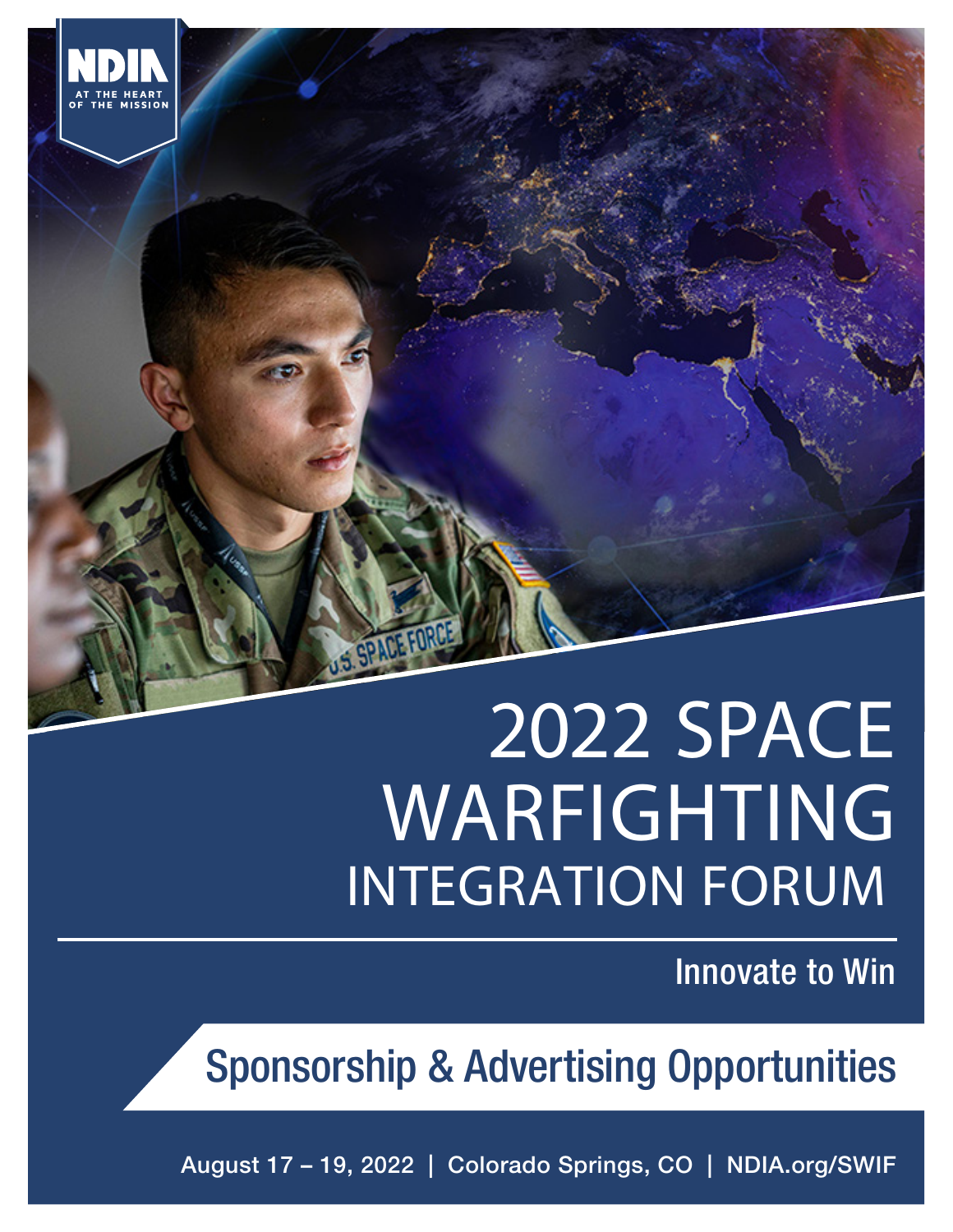# **NDIN**

# SPONSORSHIP OPPORTUNITIES

#### PREMIER SPONSOR SOLD SOLD

- Sponsor logo with company description (100 words) included in event program
- One (1) full page color sponsor advertisement included in event program
- Sponsor logo included in one (1) eBlast prior to event
- Verbal recognition during Opening Remarks
- Company name or logo recognition in walk-in slides during unclassified General Session
- Sponsor logo on promotional signage at event and table tent signs during Thursday Reception
- Three (3) complimentary full forum registrations
- Company logo on cocktail napkins distributed onsite during Thursday Reception\*

\*Sponsor is responsible for the production and timely delivery of napkins

### ELITE SPONSOR

- Sponsor logo hyperlinked on SWIF website Includes Thursday lunch on August 18, 2022
- Sponsor logo with company description (100 words) included in event program
- One (1) half page (1/2 page) color sponsor advertisement included in event program
- Sponsor logo included in one (1) eBlast prior to event
- Company name or logo recognition in walk-in slides during unclassified General Session
- Sponsor logo on promotional signage at event and table tent signs during Thursday Lunch
- Two (2) complimentary full forum registrations
- Company logo on napkins for lunch packages distributed onsite during Thursday Lunch\*

\*Sponsor is responsible for the production and timely delivery of stickers.

### EXECUTIVE FORUM SPONSOR **\$6,500 EXECUTIVE FORUM SPONSOR**

- Sponsor logo hyperlinked on SWIF website Includes Friday lunch on August 19, 2022
- Sponsor logo with company description (100 words) included in event program
- One (1) half page (1/2 page) color sponsor advertisement included in event program
- Sponsor logo included in one (1) eBlast prior to event
- Company name or logo recognition in walk-in slides during unclassified General Session
- Sponsor logo on promotional signage at event and table tent signs during Friday lunch
- Two (2) complimentary full forum registrations
- Company logo on napkins for lunch packages distributed onsite during Friday lunch\* \*Sponsor is responsible for the production and timely delivery of stickers.

### REGISTRATION SPONSOR **SOLD**

- Sponsor logo hyperlinked on SWIF website
- Sponsor logo with company description (100 words) included in event program
- Sponsor logo on confirmation e-mail set to all registrants
- Sponsor logo with "Thank you to Our Sponsor" banner on SWIF registration webpage
- One (1) quarter page (1/4 page) color sponsor advertisement included in event program
- Sponsor logo included in one (1) eBlast prior to event

• Sponsor logo hyperlinked on SWIF website **Includes Thursday Reception on August 18, 2022** 

## SOLD



 $2$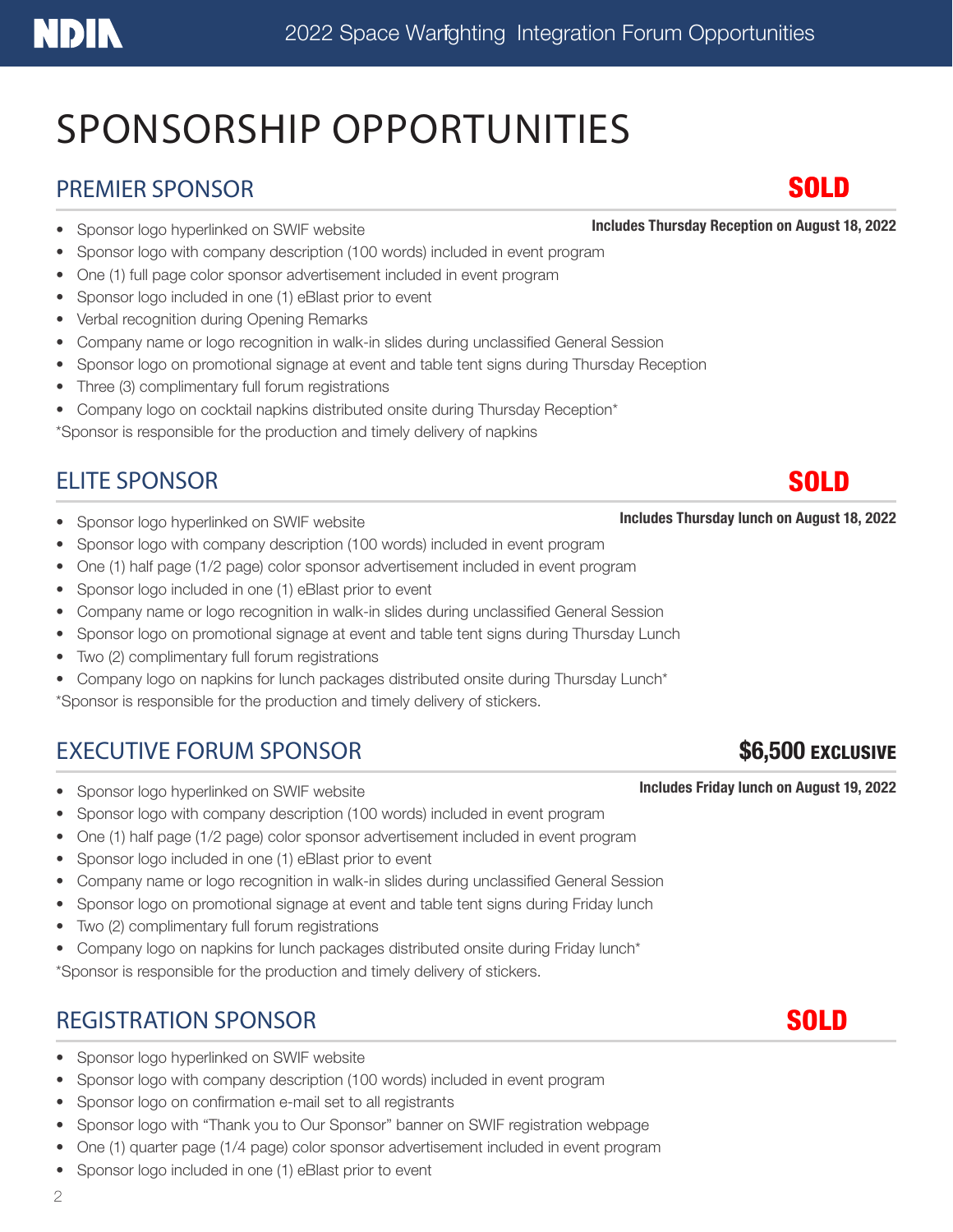- Verbal recognition during Opening Remarks
- Company name or logo recognition in walk-in slides during unclassified General Session
- Sponsor logo on promotional signage during Registration
- Two (2) complimentary full forum registrations
- Company logo on lanyards distributed onsite during Registration\*

\*Sponsor is responsible for the production and timely delivery of lanyards.

### NETWORKING BREAKFAST SPONSOR

- Sponsor logo hyperlinked on SWIF website
- Sponsor logo with company description (100 words) included in event program
- Sponsor logo included in one (1) eBlast prior to event
- Company name or logo recognition in walk-in slides during unclassified General Session
- Sponsor logo on promotional signage at event and during selected breakfast
- Two (2) complimentary full forum registrations
- Company logo on coffee cup sleeves distributed onsite during selected breakfast\*

\*Sponsor is responsible for the production and timely delivery of coffee cup sleeves.

#### NETWORKING BREAK SPONSOR \$3,000 FOR ONE OR \$5,000 FOR TWO

- Sponsor logo hyperlinked on SWIF website (Available up to three sponsors)
- Sponsor logo with company description (100 words) included in event program
- Sponsor logo included in one (1) eBlast prior to event
- Company name or logo recognition in walk-in slides during unclassified General Session
- Sponsor logo on promotional signage at event and during selected break
- Two (2) complimentary full forum registrations
- Company logo on cocktail napkins distributed onsite during selected networking break\*

\*Sponsor is responsible for the production and timely delivery of napkins.

### CONTRIBUTING SPONSOR \$2,500

- Sponsor logo hyperlinked on SWIF website (Limited opportunities available.)
- Sponsor logo with company description (100 words) included in event program
- Sponsor logo included in one (1) eBlast prior to event
- Company name or logo recognition in walk-in slides during unclassified General Session
- Sponsor logo on promotional signage at event
- One (1) complimentary full forum registration
- Sponsor may select one option:
	- Secured Device & Mobile Security: Company's logo included on event signage at mobile device holding area (either table or locker area)
	- Mini Hand Sanitizer Bottles: Company's logo on mini hand sanitizer bottles distributed onsite during event

\*Sponsor is responsible for the production and timely delivery of bottles.

### **SOLD**